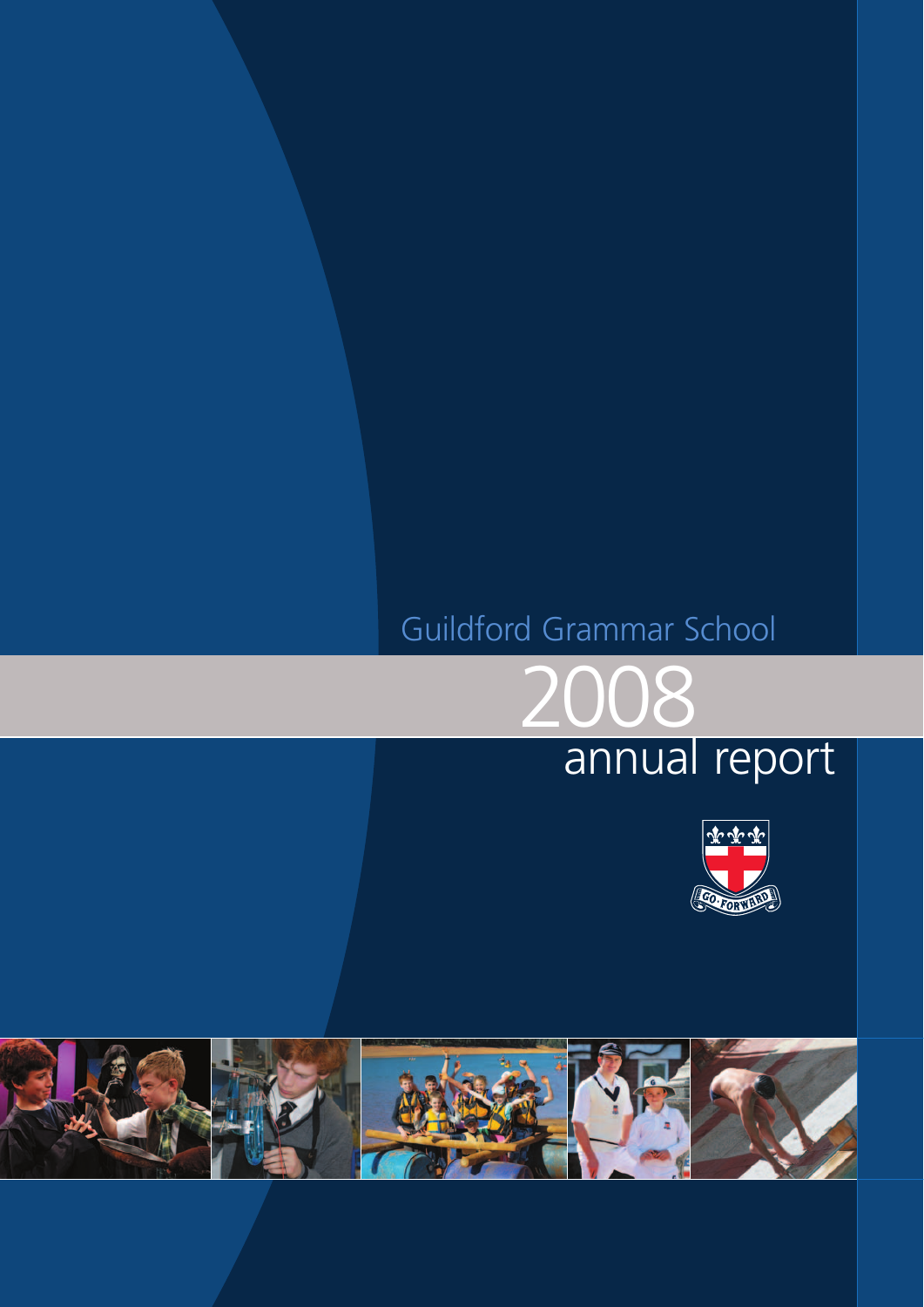

# Headmaster's Report

The 2008 school year has seen significant progress being made by the students and staff at Guildford Grammar School, in combination with a number of personal and corporate achievements and developments, some of which will be highlighted in this report.

In terms of developments, the completion of both the One Campus and Boarding Renaissance Projects, and the commencement of the innovative Catalyst Project have dominated our attention over this period. All major components of the One Campus Project have now been completed, with students, families and visitors to the School all benefiting substantially from the upgraded sporting and function facilities, and the considerably safer traffic flow system. The Foundation Pavilion was formally opened on February 5 by the Archbishop, the Most Reverend Roger Herft, in a joint celebration with the annual P&F Sundowner, an event which traditionally marks the commencement of our new school year.

The Catalyst initiative is utilising the planned transition of the Year 7 cohort into the Senior School in 2010 to introduce a restructuring of the entire curriculum for Years 7 to 9 students. Excellent leadership and direction has been given to this program by Mr Clayton Massey who in turn has been rewarded in his work by a Senior School academic staff who have been willing to integrate the various ideas that have been presented in an overwhelmingly constructive and supportive manner. I must also acknowledge the creative contribution that the eight Heads of Faculty and their staff have made to the ideas embodied in the Catalyst Project. A great deal more work will occur in this area over the course of 2009 in preparation for the implementation of Catalyst in 2010.

Enrolments this year have continued the sustained upward trend of the past five years to over 1050 students. The School now has 575 boys enrolled in the Senior School, and 479 boys and girls in the Preparatory School.

The next planned capital expenditure program will be associated with the Catalyst Project and will involve a significant upgrade of academic facilities in the Senior School. The School's investment in information communications technology continues to be substantial in order to maintain leading edge technology and increase student accessibility. The 2008 budget incorporated a 10% ICT increase over that provided in 2007.

Over the course of this year Senior and Preparatory students have continued to achieve success in various academic competitions. Guildford students entered all major national competitions in Mathematics, Science, languages and Geography, enjoying a very high level of success. This year has also seen strong participation from Guildford Grammar School students in a range of intellectually challenging activities and problem-solving competitions. These include Tournament of the Mind, Mock Trial and the F1 Technology and Design Competition.

Over 50 clubs and activities are available to encourage student participation in stimulating co-curricular activities which cover a wide range of interests. In addition, some 14 camps and tours were conducted in the Senior School this year. A sequential outdoor education program extends from Year 2 to Year 10, leading to a major expedition being undertaken in Year 10. International cultural, community service and sporting tours and exchanges have included trips to China, Malaysia, Brunei, France, Germany, Turkey, the USA and Nepal.

The School cadet program, although no longer compulsory, has attracted a record number of participants this year. 2008 was an important year for the Unit as it celebrated its first 100 years.

The beginning of the year saw the Music Department relocated to the heritage-listed Old School House, now referred to as the School of Music. Music classrooms have been equipped with state of the art resources and spacious practice rooms have been provided. The music information technology infrastructure has also been dramatically improved, with state of the art composing software installed on

computer equipment. The

appointment of new music staff in the Preparatory School in 2008 has revitalised interest in the junior music program. All students in Years 3-7 receive two classes of music instruction each week, with all Year 5 students participating in the strings program, and all Year 6 and 7 students learning a band instrument. The Preparatory School has also installed a purpose-built, 24-station keyboard laboratory, a facility now



used as an integral component of the music curriculum.

The Headmaster's Fund for Excellence continued to support the Artistin-Residence program this year, giving art students the exciting experience of working alongside a range of professional practising artists for periods of up to three months at a time. Noted Australian painter Jo Darbyshire and sculptor, Pierre Capponi were able to bring a very real dimension to these students studies and personal creative experiences.

I wish to conclude by acknowledging the dedicated work of the School's academic and non-academic staff. Their level of professionalism and commitment to our wonderful school is as good as I have experienced during the period of my Headship of two independent schools.

2008 has once more been a year of optimism, significant progress and exponential growth here at Guildford Grammar School. I trust that next year will deliver more of the same.

#### **Robert Zordan** Headmaster

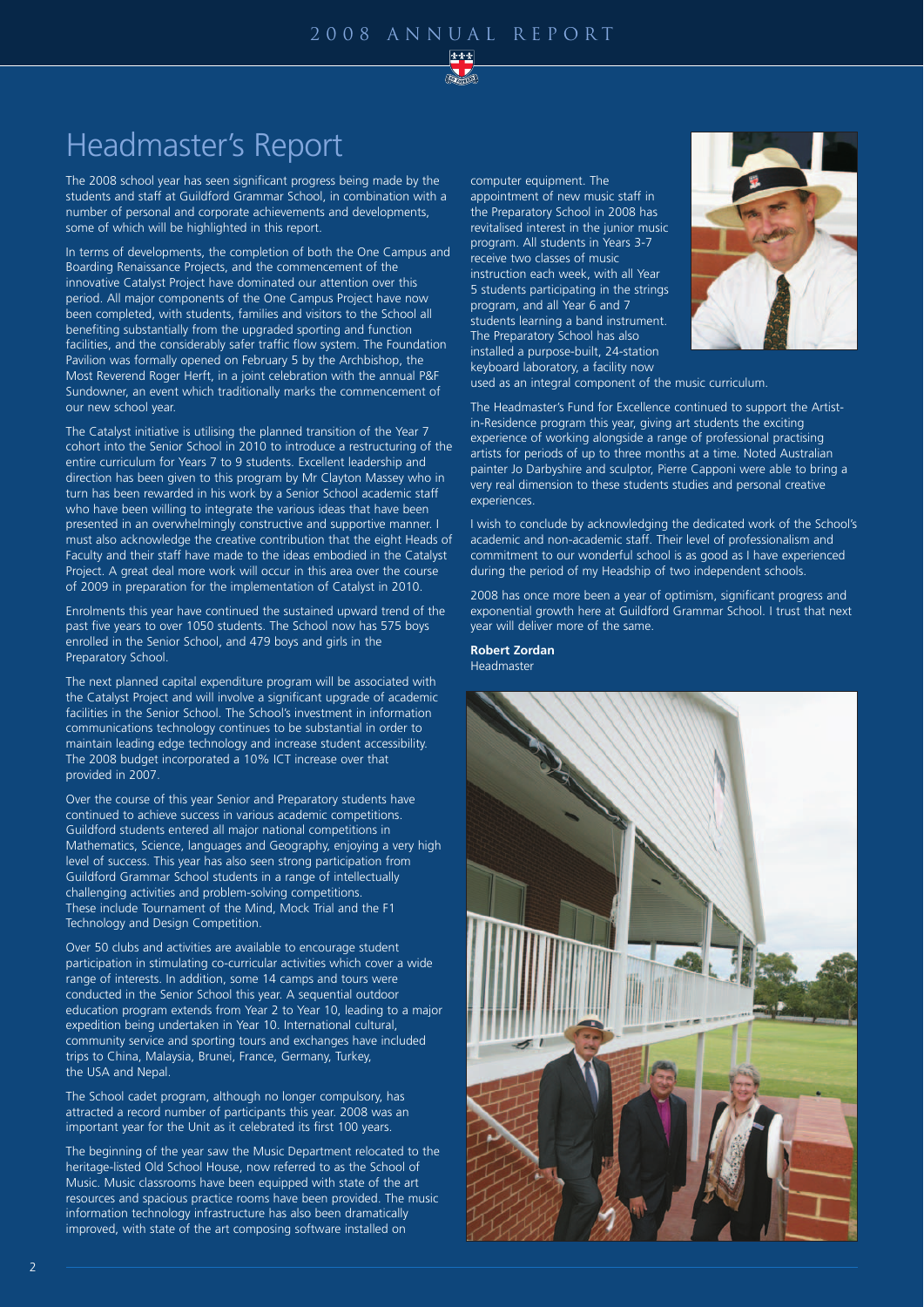# 2008 annual report



# Key student outcomes

| <b>Preparatory School - NAPLAN Results</b> |                                  |                                            |  |
|--------------------------------------------|----------------------------------|--------------------------------------------|--|
| Year                                       |                                  | % at or above<br><b>National Benchmark</b> |  |
| Year <sub>3</sub>                          |                                  |                                            |  |
|                                            | Numeracy                         | 100%                                       |  |
|                                            | Reading                          | 90%                                        |  |
|                                            | Spelling                         | 91%                                        |  |
|                                            | Writing                          | 98%                                        |  |
|                                            | <b>Grammar &amp; Punctuation</b> | 93%                                        |  |
| Year <sub>5</sub>                          |                                  |                                            |  |
|                                            | Numeracy                         | 98%                                        |  |
|                                            | Reading                          | 94%                                        |  |
|                                            | Spelling                         | 96%                                        |  |
|                                            | Writing                          | 97%                                        |  |
|                                            | <b>Grammar &amp; Punctuation</b> | 96%                                        |  |
| Year 7                                     |                                  |                                            |  |
|                                            | Numeracy                         | 98%                                        |  |
|                                            | Reading                          | 99%                                        |  |
|                                            | Spelling                         | 99%                                        |  |
|                                            | Writing                          | 91%                                        |  |
|                                            | Grammar & Punctuation            | 95%                                        |  |

| <b>Preparatory School - Enrichment</b> |                                                   |                                             |                                           |  |
|----------------------------------------|---------------------------------------------------|---------------------------------------------|-------------------------------------------|--|
| Year                                   | <b>Students</b><br>receiving<br><b>Enrichment</b> | % Increase<br>in Reading<br><b>Accuracy</b> | % Increase<br>in Reading<br>Comprehension |  |
| Year <sub>2</sub>                      | 46                                                | 85%                                         | 84%                                       |  |
| Year <sub>3</sub>                      | 44                                                | 93%                                         | 93%                                       |  |
| Year 4                                 | 10                                                | 80%                                         | 90%                                       |  |
| Year 5                                 | 12                                                | 82%                                         | 89%                                       |  |
| Year 6                                 | $\overline{4}$                                    | 100%                                        | 100%                                      |  |
| Year <sub>7</sub>                      | 9                                                 | 80%                                         | 90%                                       |  |
|                                        |                                                   |                                             |                                           |  |

*This chart shows the percentage of students identified as needing assistance who have improved* 

*their Reading Accuracy and Reading*

*Comprehension during the year.* 

# School Performance Indicators

## Staff

#### **Staff retention**

In the Preparatory School 94% of the teaching staff of 2008 continued into 2009. In the Senior School there was a 93% retention rate. Of the four Senior School staff departing at the close of 2008, one went to a promotional position at another school; one went into retirement, one left teaching and one transferred to another school.

#### **Staff qualifications**

| <b>Diploma</b><br>of Teaching | <b>Bachelor</b><br><b>Degree</b> | <b>BA Hons</b> | <b>MA</b> | <b>PhD</b> |  |
|-------------------------------|----------------------------------|----------------|-----------|------------|--|
| Senior School Staff:          |                                  |                |           |            |  |
|                               | 41                               | $10^{-}$       | 11        |            |  |
| Preparatory School Staff:     |                                  |                |           |            |  |
|                               | 23.                              |                | 3         |            |  |
|                               |                                  |                |           |            |  |

| <b>Preparatory School – 2008 Literacy &amp; Numeracy Results</b> |                                 |                                |                                      |                                       |  |
|------------------------------------------------------------------|---------------------------------|--------------------------------|--------------------------------------|---------------------------------------|--|
| <b>Year Group</b>                                                | <b>Total</b><br><b>Students</b> | % Above<br><b>Spelling Age</b> | % Increase in<br><b>Spelling Age</b> | % Increase in<br><b>Maths Stanine</b> |  |
| Year <sub>7</sub>                                                | 90                              | 88                             | 93                                   | 81                                    |  |
| Year <sub>6</sub>                                                | 52                              | 72                             | 84                                   | 88                                    |  |
| Year 5                                                           | 66                              | 68                             | 95                                   | 84                                    |  |
| Year 4                                                           | 48                              | 60                             | 93                                   | 93                                    |  |
| Year <sub>3</sub>                                                | 44                              | 72                             | 95                                   | 59                                    |  |
| Year <sub>2</sub>                                                | 46                              | 74                             | 100                                  | 78                                    |  |
| Year 1                                                           | 43                              | 37                             | <b>NA</b>                            | <b>NA</b>                             |  |

*Years 1, 2 & 3 are the formative years where testing is regular and from which accurate records begin.*

*Although Above Spelling Age % is very important; the column which best reflects a value added is the Increase in Spelling Age %. Although some students may not be at their chronological age in spelling, they may have made significant progress by increasing their spelling age during the year. Increase in Maths Stanine is determined by testing the students at the*

*beginning of the year and again at the conclusion of the year.*



#### **Analysis of senior student absences**



#### **Analysis of staff absences**



#### **Teacher participation in Professional Development**

Every teacher at Guildford Grammar School is involved in professional learning throughout the year. Some of it occurs within the school, but a significant amount is delivered at external venues. Some of the PL is delivered to large groups such as the whole of the Preparatory School or the whole of the Senior School; other PL is delivered to subsets, such as a particular Faculty or the teachers involved with a particular year group; while other PL is delivered to individuals. The Professional Learning must align with the School Goals and the Strategic Plan, and covers areas of specific expertise, adoption of innovation, enhanced teaching techniques, and improved response to student needs.

The Council at Guildford Grammar School has always been proactive in budgeting for professional learning for all of its staff, not only the teachers, and while a considerable amount of PL is provided at no cost, in 2008 \$58,674 was spent on PL directly for teachers working in the classroom.